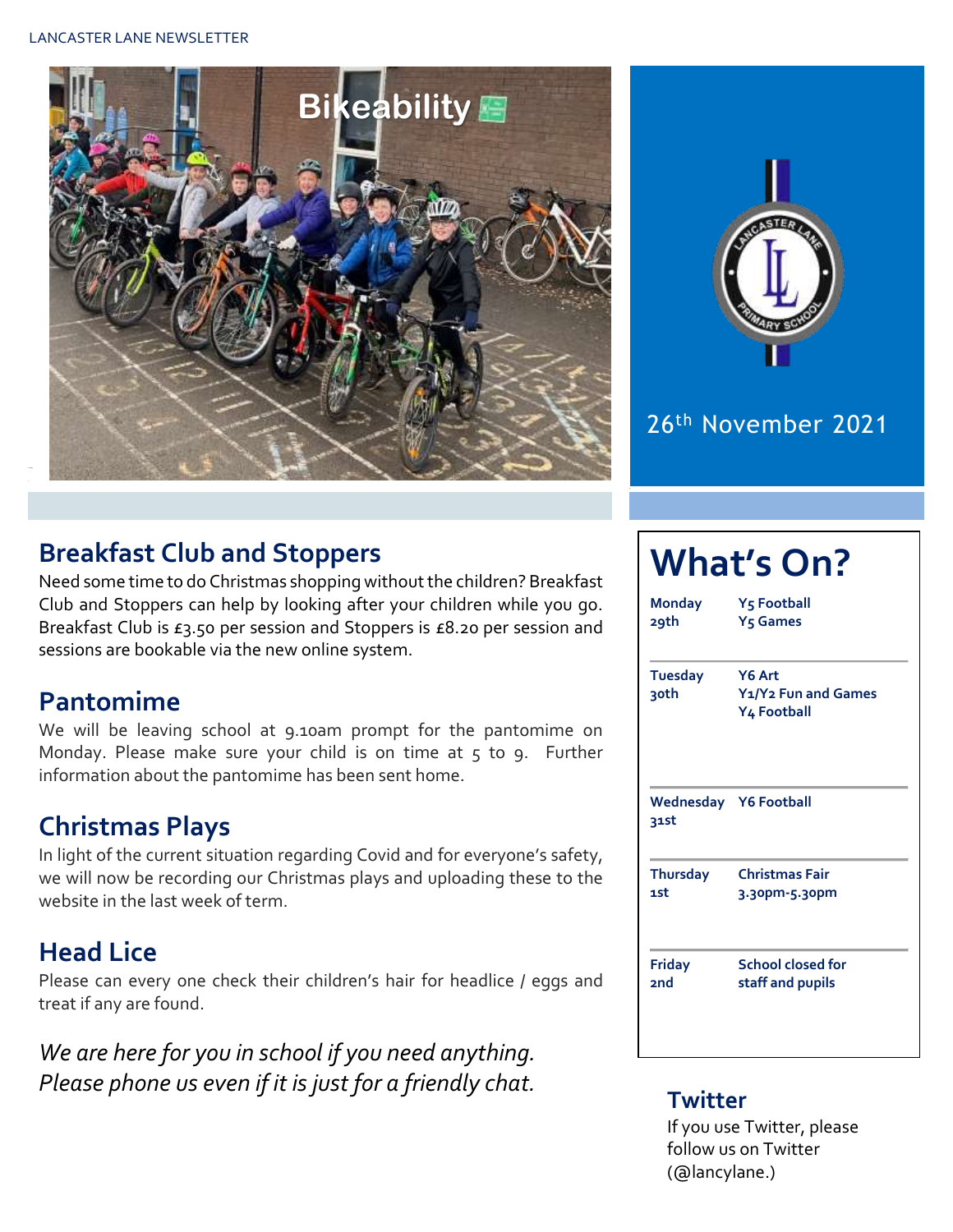

### **Extra Bank Holiday**

School will be closed for children and staff on Friday, 3rd December to celebrate the Queen's Platinum Jubilee.

## **Pantomime and PE**

Children in Years  $3$  and  $4$  have PE on a Monday afternoon and should come to school on Monday in their PE kits as usual.

## **Christmas Fair**

If you are planning to come to our Christmas Fair, please take a few minutes to read the Christmas Fair newsletter which was sent home yesterday. The Fair starts at 3.45pm but Father Christmas will be starting at 3.30pm as he wants to see as many children as possible.

Raffle tickets will be on sale on Tuesday, Wednesday and Thursday morning as well as the fair itself.

## **Children in Need Day – Y4**

Year  $4$  will have their pjama day on Wednesday  $8<sup>th</sup>$ December. On this day all Year 4 can come in their pjama's in exchange for £1 donation.

## **And finally…**

When the going gets tough the tough get going.

#### **After School Clubs**

The after school clubs on Thursday and Friday will not be taking place next week.

#### **Online Safety**

UK Safer Internet Centre provide tips, advice, guides and other resources to help keep children safe online.